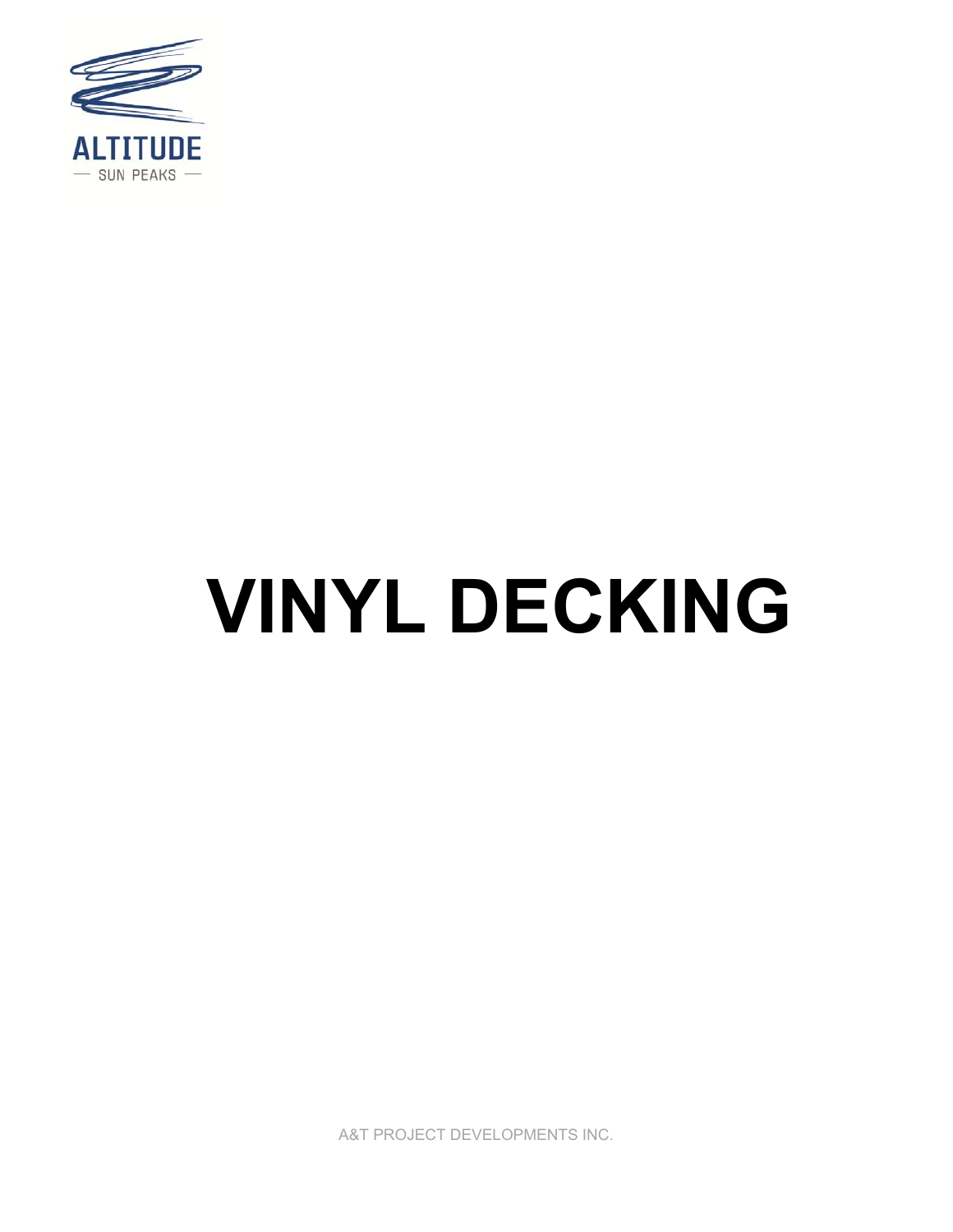# **DekSmart Vinyl Decking Warranty**

DekSmart Products Ltd. warrants all products distributed by them to be free of defects for a period as listed below from the original date of purchase, evidenced by proof of purchase.

This pro-rated limited warranty extends to the original purchaser only and is non-transferrable. This warranty specifically excludes damage caused by negligence, alteration, accident, improper installation, abuse, misuse, vandalism and acts of God. Inspection will take place at the Owners home or at the factory, at the distributor's discretion.

A recognized installer must install DekSmart Products using materials purchased from DekSmart Products Ltd., including glues. The product must be installed onto new, unsealed plywood or new, unsealed concrete.

### Waterproofing

If during the warranty period, said product should fail to perform the waterproofing function for which it was intended, DekSmart Products Ltd. will repair, or replace with the same (or similar) colour and grade of vinyl (see 'avoidance of doubt' section).

Waterproofing membranes often require a sealant (caulking) in certain areas. These sealants require an annual inspection and maintenance as required. The distributor shall not be responsible for damages arising from any sealant areas. Waterproofing membranes also require regular cleaning and maintenance - please refer to DekSmart Vinyl Cleaning Instructions.

### Appearance

If during the warranty period said product demonstrates excessive blotchiness, or other aesthetic shortcomings over and above what would be considered as natural aging, DekSmart Products Ltd. will repair, or replace said product with the same (or similar) colour and grade of vinyl (see 'avoidance of doubt section').

### Avoidance of Doubt

For the avoidance of doubt, DekSmart's responsibilities under this Warranty are as follows:

- a) If the problem occurs and is reported in writing to DekSmart Products within two (2) years of the installation date, the affected portion of the membrane (at DekSmart Products Ltd. discretion) will be replaced at DekSmart Products Ltd. expense.
- b) If the problem occurs and is reported in writing to DekSmart Products Ltd. after two (2) years and within five (5) or fifteen (15) years (as applicable) of the installation date, DekSmart Products Ltd. shall provide materials only for replacement and the customer will be responsible for the installation labour.

|                                         | Waterproofing | Appearance |
|-----------------------------------------|---------------|------------|
| DekSmart 'Excel' Vinyl Decking:         | 5 years       | 5 years    |
| DekSmart 'Ultra RoofDek' Vinyl Decking: | 15 years      | 5 years    |
| DekSmart 'Smoothback' Vinyl Decking:    | 15 years      | 5 years    |

The installer is an independent contractor and not an agent of DekSmart Products Ltd. DekSmart Products Ltd. warrants only the vinyl itself. In the event of an installation related warranty issue, all required repairs are to be facilitated by the installer or installation company. This would include, but not limited to, the seaming and sealing of the product and use of the appropriate thickness of vinyl for specific applications.

All claims under this warranty must be in writing and directed to DekSmart Products Ltd., 380 Cherry Avenue, Penticton, B.C. V2A 3L7. Claims must include name, address, telephone number, and a brief description of the problem. A photograph of the defect should also be included. No agent, dealer, salesman or other person is authorized to change or modify this warranty and such changes will not be recognized by the distributor. This warranty herein sets forth the entire liability of and the exclusive remedy against the distributor. It shall not be liable for any other charges or incidental or consequential costs or damages incurred by the purchaser by reason of the occurrence of defects against which this warranty is made. This warranty hereby made is intended to be in lieu of any and all warranties expressed or implied or the merchantability or otherwise and no other warranties are made or implied.

| Installation Company: Nu-Vue Exteriors Ltd.              | Company's Address/Telephone: 7 - 1121 12th St, Kamloops, BC V2B 8A7 / 250-376-1632 |  |  |  |  |
|----------------------------------------------------------|------------------------------------------------------------------------------------|--|--|--|--|
| Date of Installation: Feb 14, 2022                       | Product Installed: Deksmart Ultra Series Prestige Brown                            |  |  |  |  |
| Home Owner's Name: A&T Project Developments              |                                                                                    |  |  |  |  |
| Site Address:                                            | 5050 Valley Dr, Sun Peaks, BC                                                      |  |  |  |  |
| Signature - Company Rep.:                                | Date: May 16, 2022                                                                 |  |  |  |  |
| - Outsmart the Weather<br>with DekSmart Vinyl Products - |                                                                                    |  |  |  |  |

ex mari